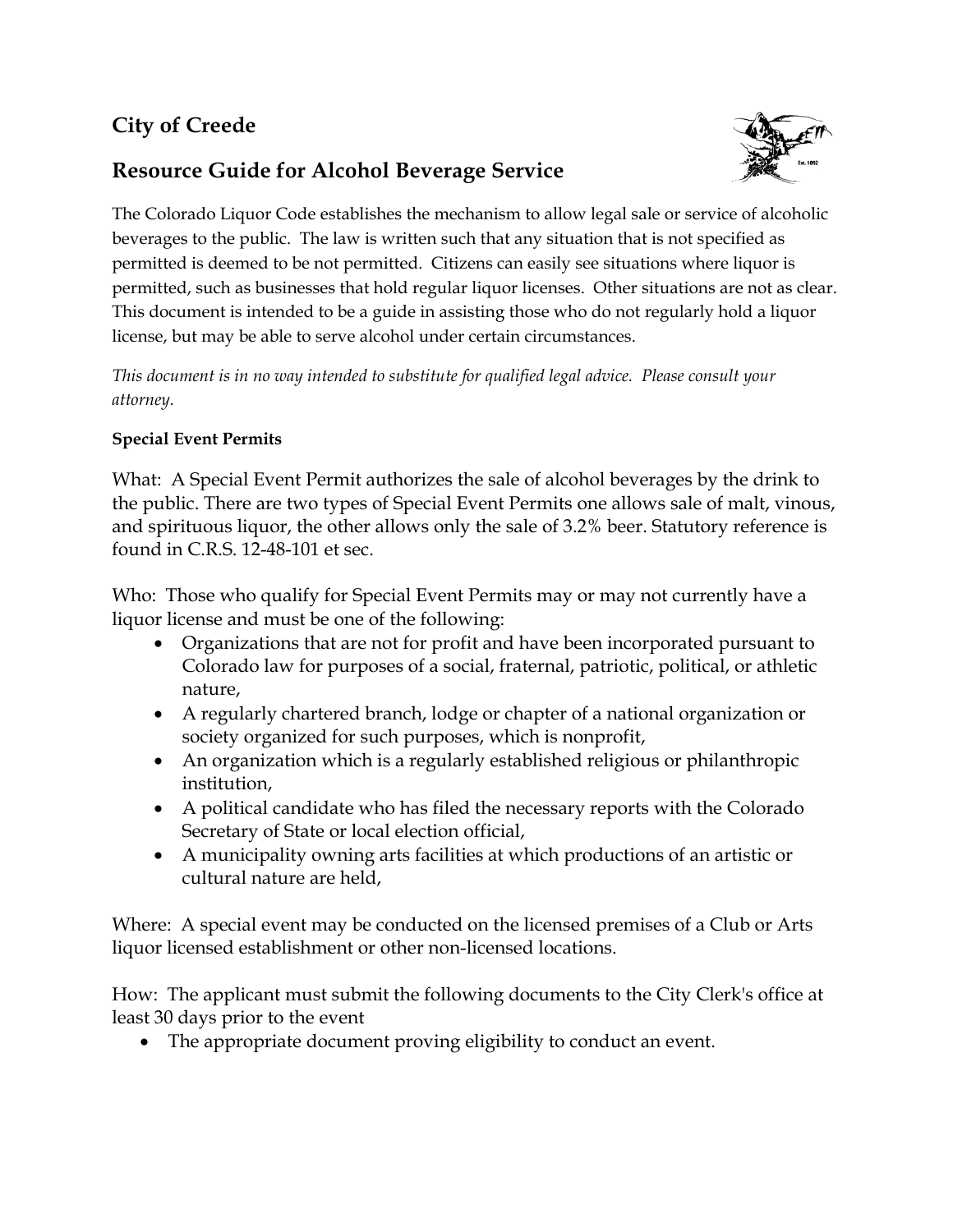- A property or rental agreement which provides that the location may be used for event purposes (if the event is to take place on City property, an accompanying Private Event Permit).
- A diagram of the proposed area, specifying dimensions and the method which will be used to control access.
- A completed Special Event application.
- Appropriate fees.

When: The event must be held on the date, time, and location specified in the application and may not be changed. Fifteen event days are allowed per calendar year and may be held separately or in any combination. If an event is canceled, the application fees and the day(s) are forfeited. Sales may occur between the hours of 5 a.m. and midnight of the day specified for a 3.2% beer permit; and between the hours of 7 a.m., of the day specified, and 2 a.m. of the following day for malt, vinous and spirituous permits.

The Special Event Permit and an appropriate Minor Waning Sign must be conspicuously displayed during the event.

## **Events Exempt from Special Events Permit Requirements**

There are situations where alcoholic beverages may be served without holding a Special Events Permit Statutory reference for this exemption is found in C.R.S. 12-48-108. In order to qualify, *all* of the following criteria must be met:

- 1. The host entity must qualify to hold a Special Events Permit. Criteria are listed in the Special Events Permit section of this document. The host should be prepared to provide documentation to prove eligibility upon request by any law enforcement official.
- 2. Attendance to the event must be limited to members of the host entity and its guests only. Any host should know, in advance of the event. Individual persons who are invited to attend. Most host entities will have regular membership lists. Some hosts, such as a political candidate, may not have such a list. Regardless of the source, invitations to the event must be pre-determined and available in writing if requested by law enforcement officials. The number of guests must be reasonable and may not be unlimited. Please see the Private Party section below for more discussion on qualifications for invited guests.
- 3. The event must be on private property not accessible by the public. There must not be a liquor license on this property. Areas normally open to the public, such as parks or city facilities, may qualify as private through an appropriate legal document giving the sponsor exclusive use of the area for the duration of the event. Adequate control must be demonstrated to ensure access only to those eligible to attend. Please consider that civil liability may exist even when alcohol is served in a legal manner.